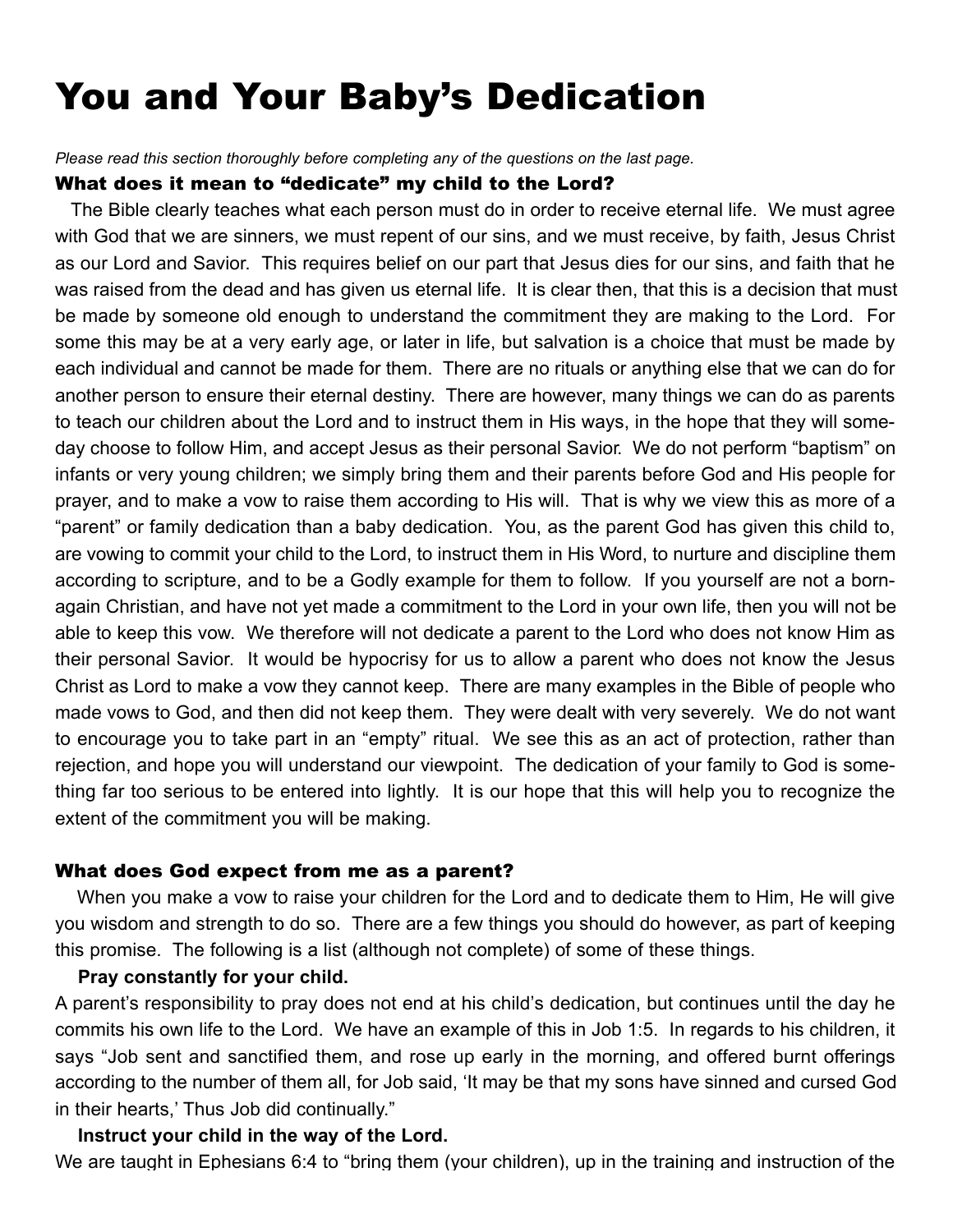Lord." And Proverbs 22:6 adds, "Train up a child in the way he should go, and when he is old, he will not depart from it."

## **Be a living example of Christ to your children.**

It does not do any good to instruct your child in the ways of the Lord, if you do not "walk" what you "talk". Proverbs 20:7 says, " The righteous man leads a blameless life; blessed (happy) are his children after him." The reason for the blessed state of this man's children is that they have someone to look up to as an example for their own behavior. We must strive to our children even as Christ is our example.

## **Discipline your children as the Lord would have you do.**

The book of Proverbs gives us many practical teachings concerning the discipline we are to provide for our children. There is not enough room to list here, but we encourage you to read the following scriptures. Proverbs 29:15 & 17 / 13:24 / 19:18 / 22:15. It is clear from God's word that by chastening or disciplining our children we are showing our love for them. This brings us to the motivation for discipline. Any discipline you give to your child should always be done for his profit and not as a release for your own anger or frustration. Remember, you are to discipline your child in the same way that the Lord disciplines you. God never strikes at His children in anger, but rather chastens us in love. Colossians 3:21 says "Fathers, provoke not your children to anger, lest they be discouraged." We are not to break the spirit, but instead to encourage spiritual growth. Discipline should be used to instruct, rather than to simply punish.

### How old does my baby need to be?

As we explained earlier, since this is more for you than for your baby, there is no recommended age. The only thing we do ask is that your baby is old enough to hold its head up and be safely held. Generally we ask they be at least 3 months old.

## How is the dedication done?

After your request has been approved, and the date verified, you simply need to show up at the service that has been chosen. We recommend that you arrive 15 minute early and check-in with either Pastor Steve or Dave, so we know that you are here and ready. Since we do not allow infants or young children in the Sanctuary for the entire service, you will first need to sign your children into Children's Church (so that they can save room for them), and bring them back into the Sanctuary for the dedication. You are welcome to have any of you older children on stage with you for the dedication if you like. If you desire for other family members to stand with you, please indicate so on this form, or be sure to talk to us ahead of time. We are very limited for space on the stage. If you would like, the ushers can reserve the front row for your family, and they are welcome to stand and take photographs or video if desired. You will be asked to come up on stage after the first couple of songs and announcements are completed at the beginning of the service. At this time Pastor Steve will briefly explain the meaning of your dedication, and then pray for you and your child. After this you will need to take your baby and any other children to the Children's Church for the remainder of the service, and then you may return to your seat.